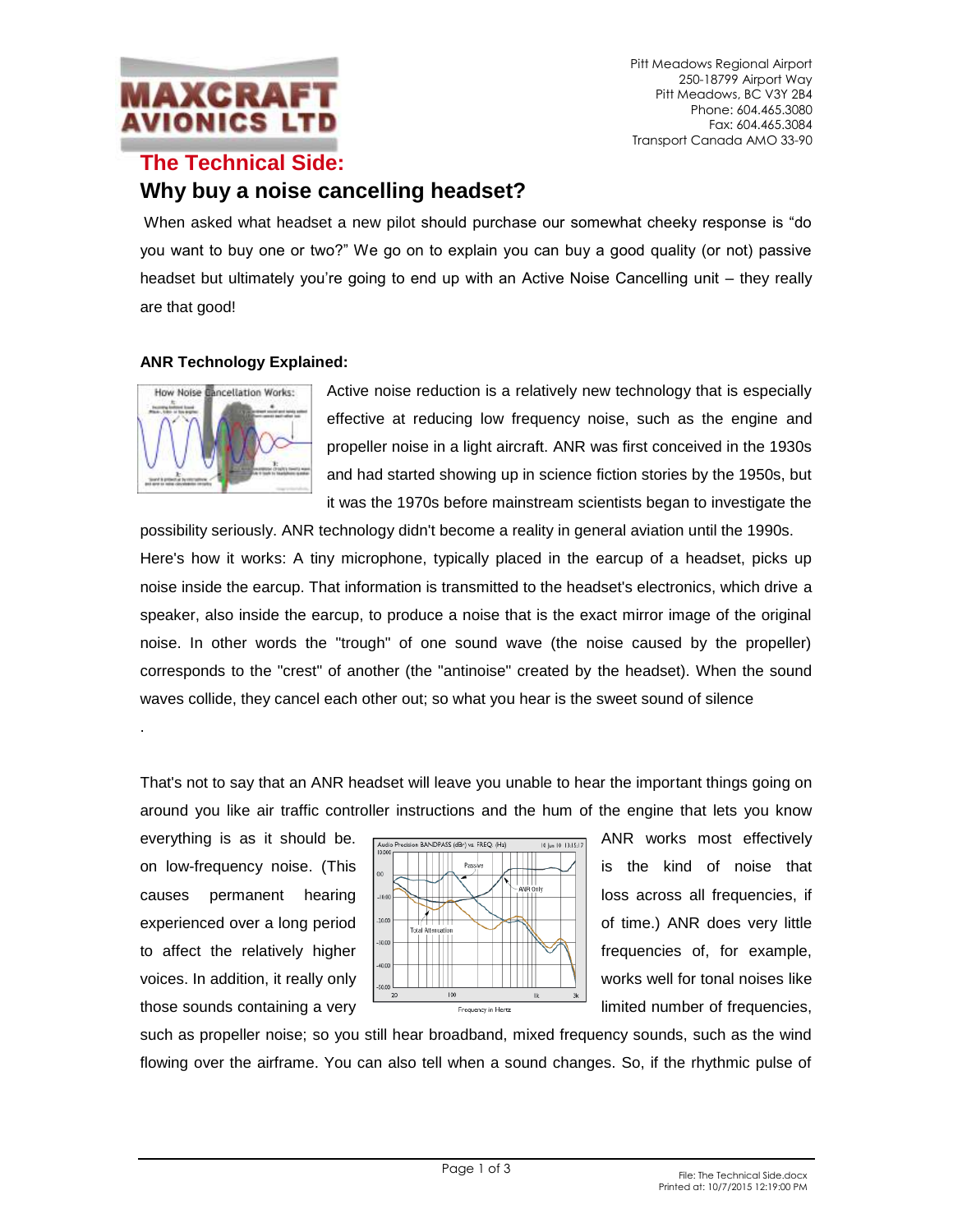

the propeller is altered by the addition or loss of power, your ears will tell you about it.Noise Cancellation graph showing both ANR and Passive reduction working in unison.

Much is made of noise canceling microphones and with good reason the less background noise cluttering up your transmissions, the better. Any type of microphone can be designed to help cancel noise, but electret microphones are generally considered the most effective when it comes to noise cancellation. Most modern headsets, both ANR and Passive now use these electret microphones.

Here's how it works: When sound waves, including the undesirable sound waves we call noise, reach the diaphragm of a microphone, those sounds are transmitted. But, if sound waves reach both the front and back of the diaphragm simultaneously, the diaphragm doesn't move, effectively canceling out the sound. Noise canceling mics have openings that channel ambient noise to both sides of the diaphragm. When you speak into the microphone, however, the sound waves from your voice hit only one side of the diaphragm, allowing it to flex.

## **Other Features**

Since ANR headsets have a microprocessor on board most come with one or more additional features. Here are but a few to consider

- Bluetooth capability for cell phone and music
- Auto on/off detection (to save those batteries)
- Auto muting or reduction of music/cell if ATC becomes active
- Enhanced concert-class music fidelity
- Custom Acoustic response mapping to your ear
- iOS link for recording/playback/customization
- Firmware updates via a USB port

There are now many brands of ANR headsets for sale. The two leaders in the industry are Bose and Lightspeed. When it comes to choosing a headset, there are a lot of decisions to make, many of them personal. We recommend

you come in borrow a few and go fly with them to see which ones work for you.